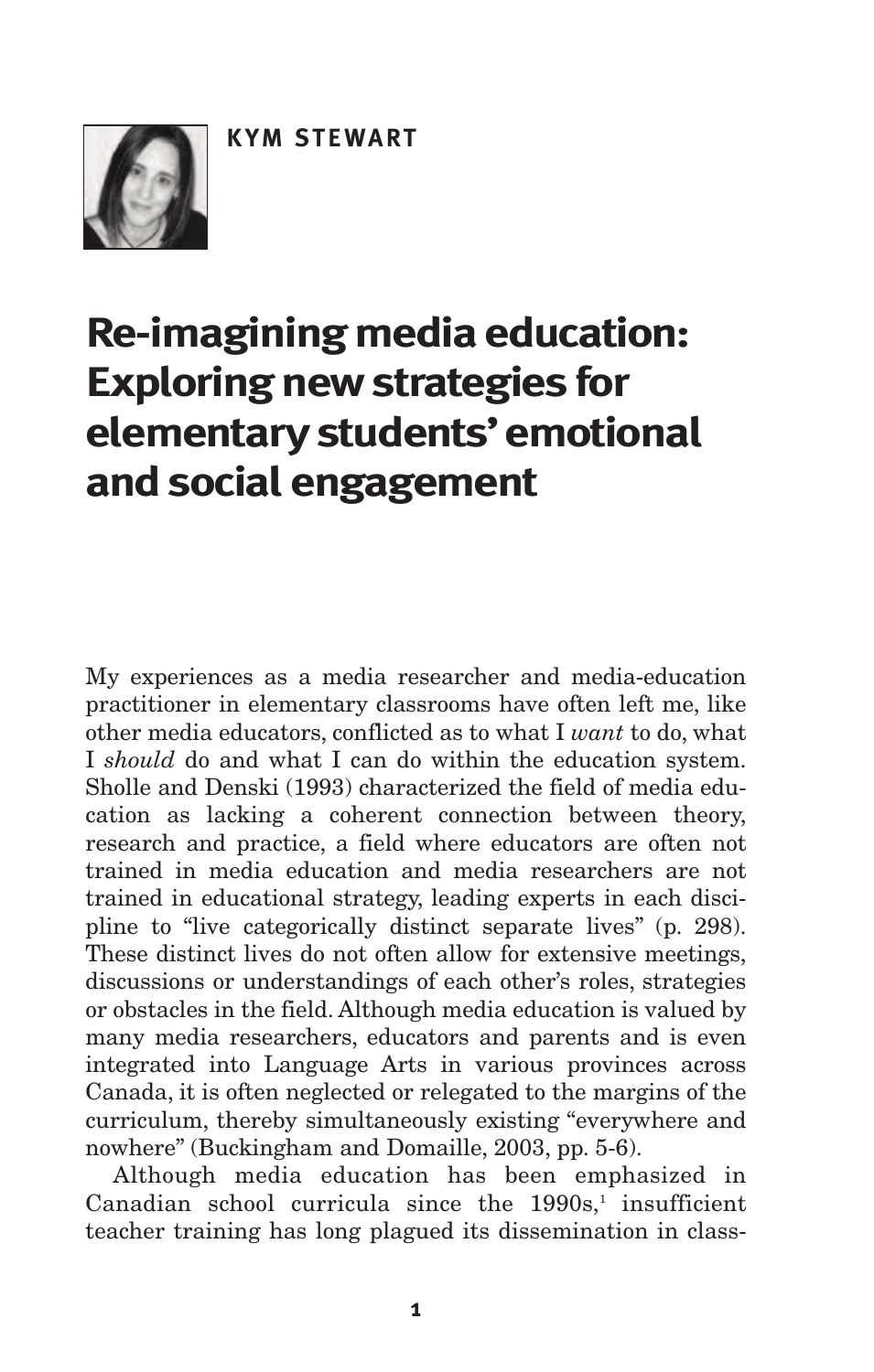rooms due to funding deficiencies and few accredited mediaeducation-teacher-training institutions. As such, the chances that media-education professional-development will be relegated to summer institutes or short-term, professional-development courses increases. The resulting short and informal teacher-training courses will, I believe, facilitate the development of a curricula consisting of 'sound bites' designed to be easily digested and transmitted, but lacking connection to the real world-lives of children, and thereby may be dismissed as irrelevant by the students. As David Considine (2002) suggests, we need to 'engage, don't enrage' the students, thus an educational pedagogy which values students emotional engagement will enhance students' imaginative understanding of their mediated world and engage them in a dialogue regarding their opinions, understandings, preferences and questions about their media saturated environment.

I would like to see a change in the current trends of teaching media education, a move away from pre-packaged mediaeducation programs, and toward a theory of dynamic practice. Cyndy Scheibe recently called media literacy a 'process' rather than a 'content area';"an approach to teaching, a different way of teaching, rather than more 'stuff' to teach" (Lundstrum, 2007, p. 18). Engaging in this type of 'process-based' media education, where content and process are highly linked, can be encouraged using strategies based on children's own ways of imaginatively understanding the world around them, as theorized by Kieran Egan's Imaginative Education. Most crucially, Egan has suggested that this way of thinking about learning can be applied to classroom teaching in virtually any context due to its focus on strategies for developing curricula, rather than merely facts to be learned (Fettes, 2005).

# **Imaginative education**

*It is a little odd that the eight- to fifteen-year-old's enjoyment of books, TV shows, and films that deal with the exotic and the extreme has had so little impact on learning theories and curriculum planning (Egan, 1997, p. 85).*

The fact that popular-electronic-media purveyors have been much more successful in understanding and capitalizing on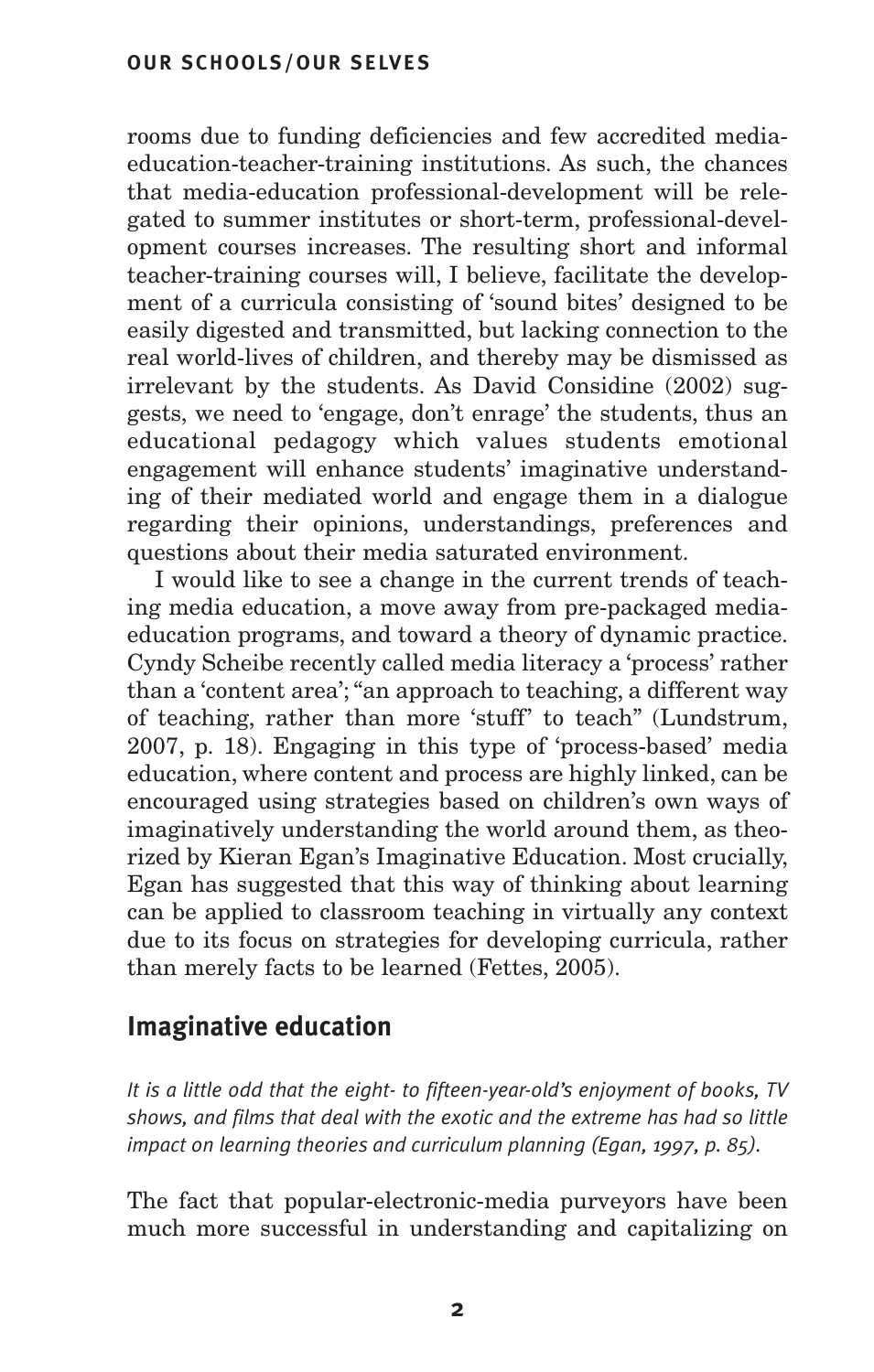children's imaginations than school-curricula developers suggests that media education needs to be viewed through a broader educational theory: a theory which focuses on students' emotional and intellectual engagement (Egan, 1988,

1992, 1997, 2005). Egan does not, in any form, condone the duplication of the entertainment industry within the classroom. Rather, he suggests that educators must focus on the investigation and emphasis of "the dramatic core of any topic", seeking out "the most powerful underlying structural features of the

**Imaginative Education is an approach that attends closely to what children actually find most imaginatively engaging, analyzes that engagement, derives principles from the analysis and then seeks to apply those principles to everyday curriculum topics.**

content" and bringing these into the discussion of the classroom (Egan, 1988, p. 196). Drawing on many sources from the fields of philosophy, psychology and education, both conceptual and empirical, Egan argues that even young children learn through imaginative engagement with the complex, abstract, and unfamiliar, and that the nature of this engagement develops and changes as children pick up new ways of thinking, speaking and acting that are prevalent in their cultural environment. That is, this is an approach that attends closely to what children actually find most imaginatively engaging, analyses that engagement, derives principles from the analysis, and then seeks to apply those principles to everyday curriculum topics to engage children's imaginations in learning.

A curriculum developed using Imaginative Education does not focus on a linear accumulation of facts or information, nor a specific set of thinking skills, rather, it focuses "on the elaboration of children's sense-making capacities" (Egan, 1988, p. 210). These 'sense-making capacities', also termed Cognitive Tools, are used to guide teachers in the construction of lessons and units. Cognitive tools are the set of skills that children acquire within their historical, social and cultural environment. These sets of tools help to shape their understanding of the world and, unlike a Piagetian model of childhood, Imaginative Education Cognitive Tools are cultural tools chil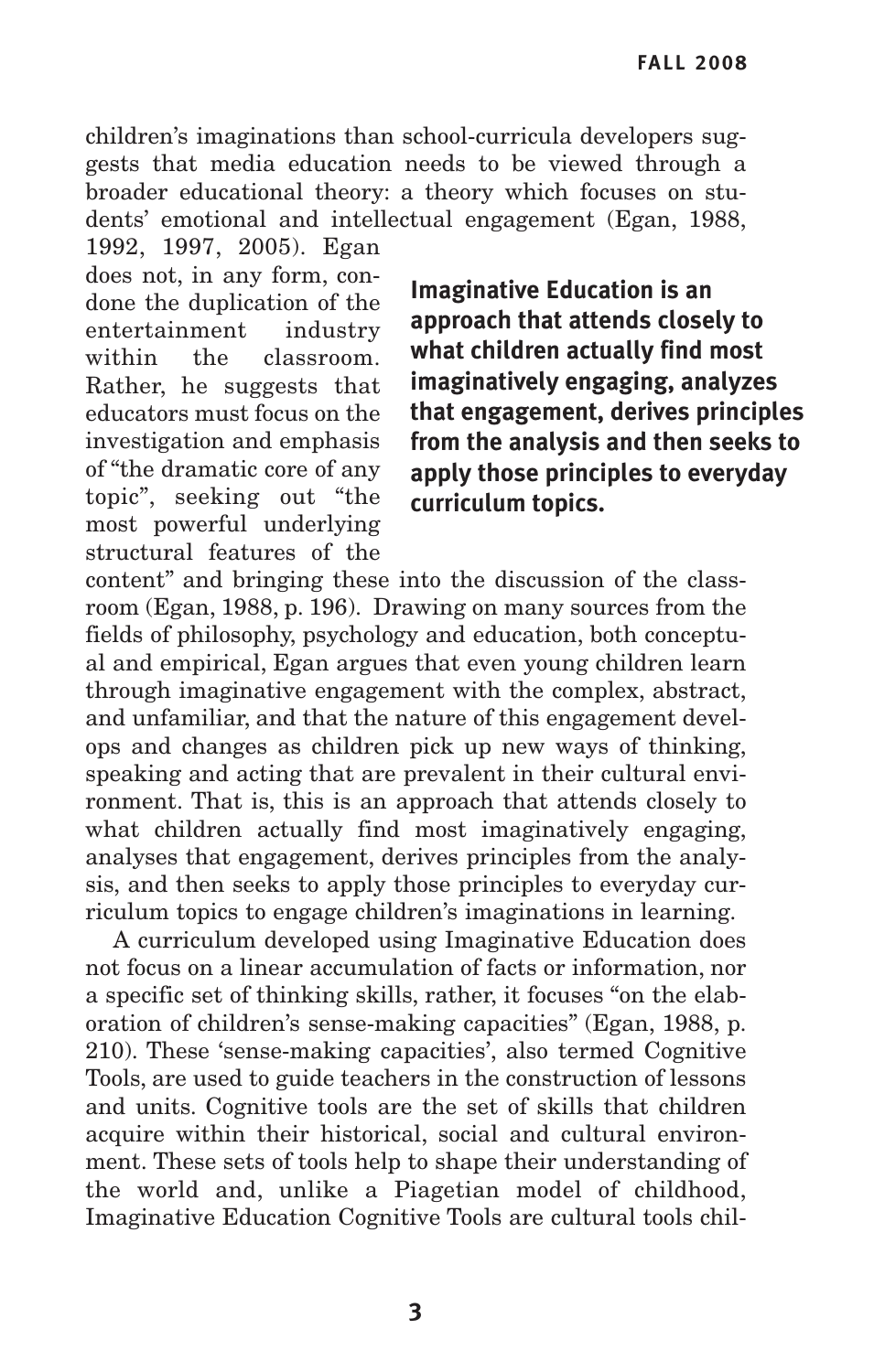dren use in their imaginative engagement with the world; tools that change as children move from a pre-linguistic to a language-based understanding of the world (see Table 1).

Egan discusses five kinds of understanding (which he calls Somatic, Mythic, Romantic, Philosophic, and Ironic) in *The Educated Mind* (1997). These kinds of understandings are also associated with frameworks to create and develop curriculum. Teachers associated with the Imaginative Education Research Group (IERG) have been using these frameworks to structure and organize the content of their lessons and have found that not only are the students more engaged with the content, but *they* are more engaged and enthusiastic about teaching their lessons.

A practicing Imaginative Education (IE) teacher recently claimed that prior to her understanding of IE she often played a 'hit and miss' game with her class and the curriculum content. Without the knowledge of why some lessons worked beautifully with some groups of students and miserably with others, she was often left in the dark as to what engaged the students and promoted their learning. Imaginative Education provided her with a framework for curriculum development and a set of common phrases and language to talk with other teachers or parents about not only successful techniques and strategies, but also the future aims and goals of education.

Egan suggests that using cognitive tools in the development of lessons can alter a teacher's understanding of education itself: "Seeing education as a process of maximizing our cognitive tool-kit, then, is to see it as a process of enlarging our understanding as far as possible given the tools our culture has developed" (http://ierg.net/about/cog\_thoughts.html). While a teacher may have a box full of exciting 'tools' for classroom activities, these activities may not be associated with the tools the students have for understanding their world. Imaginative Education provides a basis for understanding the tools the students use in their daily lives and a means of using these tools within a classroom curriculum, thus bridging the engagement and intensity we often see on the playground or even in their media use with classroom curricula. Creating a 'sense of wonder' and 'mystery,' or incorporating a story into a lesson on fractions, for example, can make a tremendous difference in the way children learn and use this knowledge.

**4**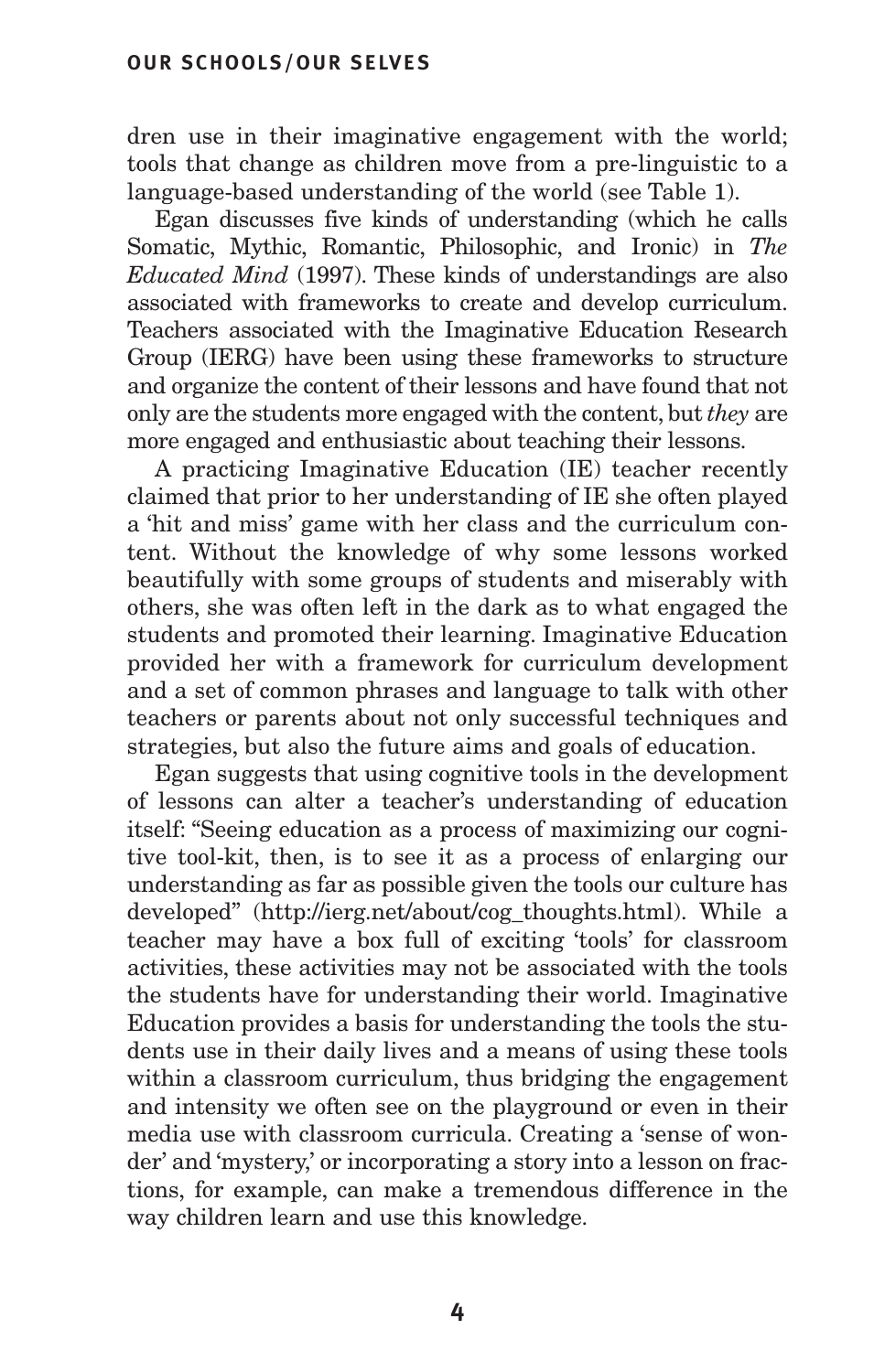| <b>Kinds of</b><br><b>Understanding</b> | <b>Somatic</b>                           | <b>Mythic</b>                  | <b>Romantic</b>               | <b>Philosophic Ironic</b>            |                               |
|-----------------------------------------|------------------------------------------|--------------------------------|-------------------------------|--------------------------------------|-------------------------------|
| <b>Focus of the</b><br>understanding    | Pre-<br>linguistic                       | Oral<br>Language               | Written<br>Language           | Theoretical<br>use of<br>Language    | Reflexive use<br>of Language  |
| <b>Cognitive Tools</b>                  | Bodily<br>senses                         | Story                          | <b>Extremes</b><br>and limits | Drive for<br>generality              | Limits of<br>theory           |
|                                         | Emotional<br>responses and<br>attachment | Metaphor                       | Association<br>with heroes    | Processes                            | Reflexivity<br>and identity   |
|                                         | Rhythm<br>and<br>musicality              | Abstract<br>binary<br>opposite | Sense of<br>wonder            | Lure of<br>certainty                 | Coalescence                   |
|                                         | Gestures<br>and<br>communication         | Forming<br>images              | Humanizing<br>the meaning     | General<br>schemes and<br>anomalies  | Particularity                 |
|                                         | Referencing<br>and<br>intentionality     | Puzzle and<br>mystery          | Narrative<br>understanding    | Flexibility of<br>theory             | Radical<br>epistemic<br>doubt |
|                                         | Humour                                   | Joking                         | Hobbies and<br>collecting     | Search for<br>authority<br>and truth |                               |
|                                         |                                          | Rhyme                          |                               |                                      |                               |

## **Table 1: Five Kinds of Understanding in Imaginative Education**

(Table in Stewart, K (2007), *A Brief Guide to Imaginative Media Education* adapted from Egan, K. (1997) The Educated Mind)

**Somatic Understanding** is associated with bodily sense. Egan (1997) suggests that "our body is the most fundamental mediating tool that shapes our understanding" (p. 5), and therefore teachers should become more aware that emotions, gestures, musicality, humour, and the way in which children relate to objects — sight, hearing, touch, taste and smell — all provide information for an understanding of the world around them.

**Mythic Understanding** is exemplified by the enrichment and expansion of oral language as well as an understanding that language is used to explore our thought, and expand our experience. Therefore, classroom content should take into con-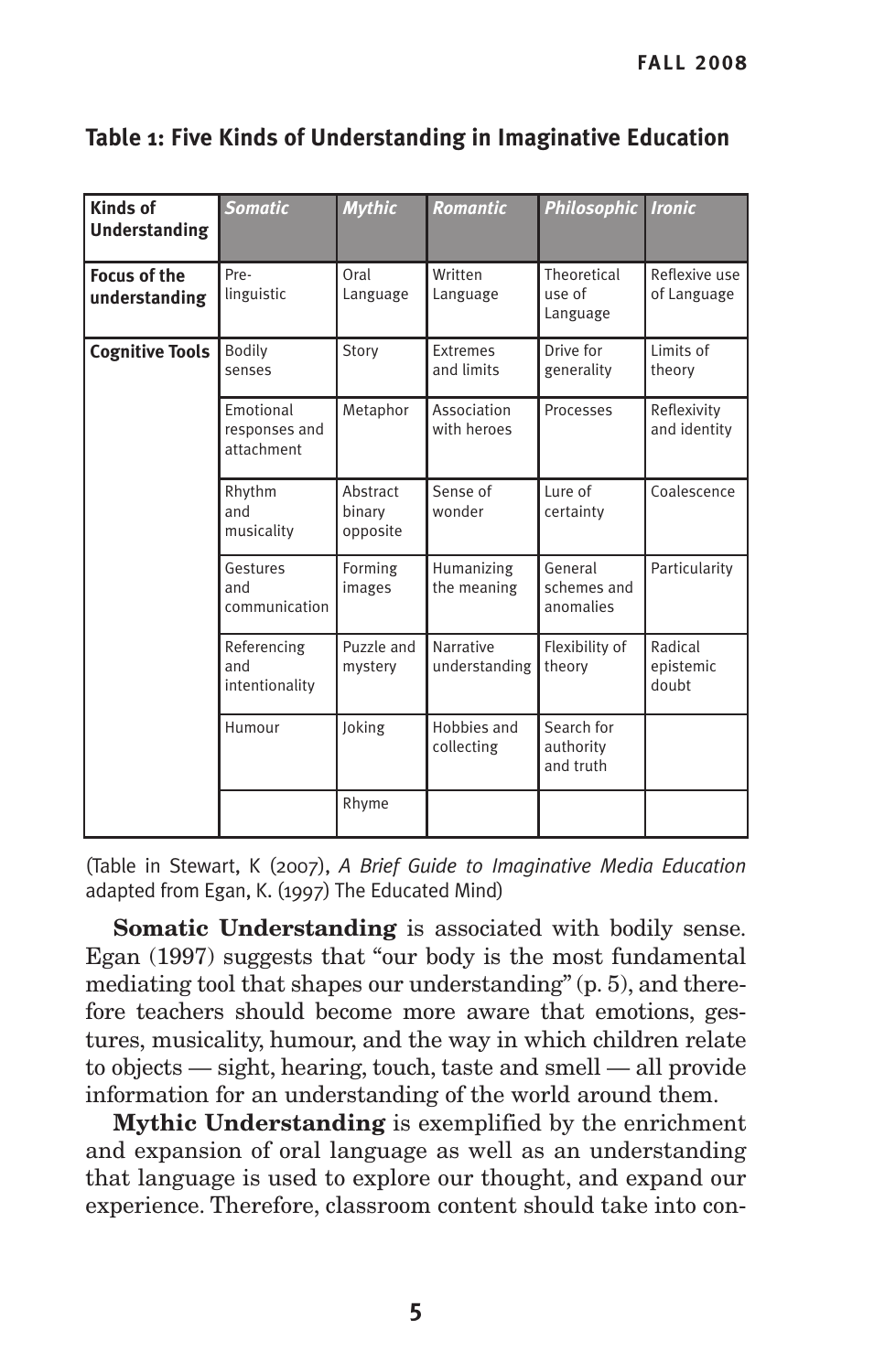#### **OUR SCHOOLS/OUR SELVES**

sideration linguistic tools such as metaphor, binary opposites and jokes as means of emotionally engaging the students in learning.

**Romantic Understanding** is exemplified by Cognitive Tools associated with the world of the written word and literacy. Egan suggests that content should be "constructed by seeing the object of study in the context of someone's or some people's thoughts, intentions, hopes and fears" (Egan, 1997, p. 93).

As children become teens they often focus on a systematic understanding of connections of ideas, theories and their experiences of the world. The **Philosophic Understanding** is exemplified by a need for generalization, a search for new organizing principals to make sense of the multitude of experiences in the adolescent's continually-expanding horizons.

**Ironic Understanding** is "a product of learning how to use languages' reflexiveness for complex communicational purposes"; to use the kinds of understanding together as a means of making sense and becoming aware that meaning has been constructed by us and does not exist 'out there' in some objective world.



Stewart (right) and 'media detectives' engage in imaginative media education.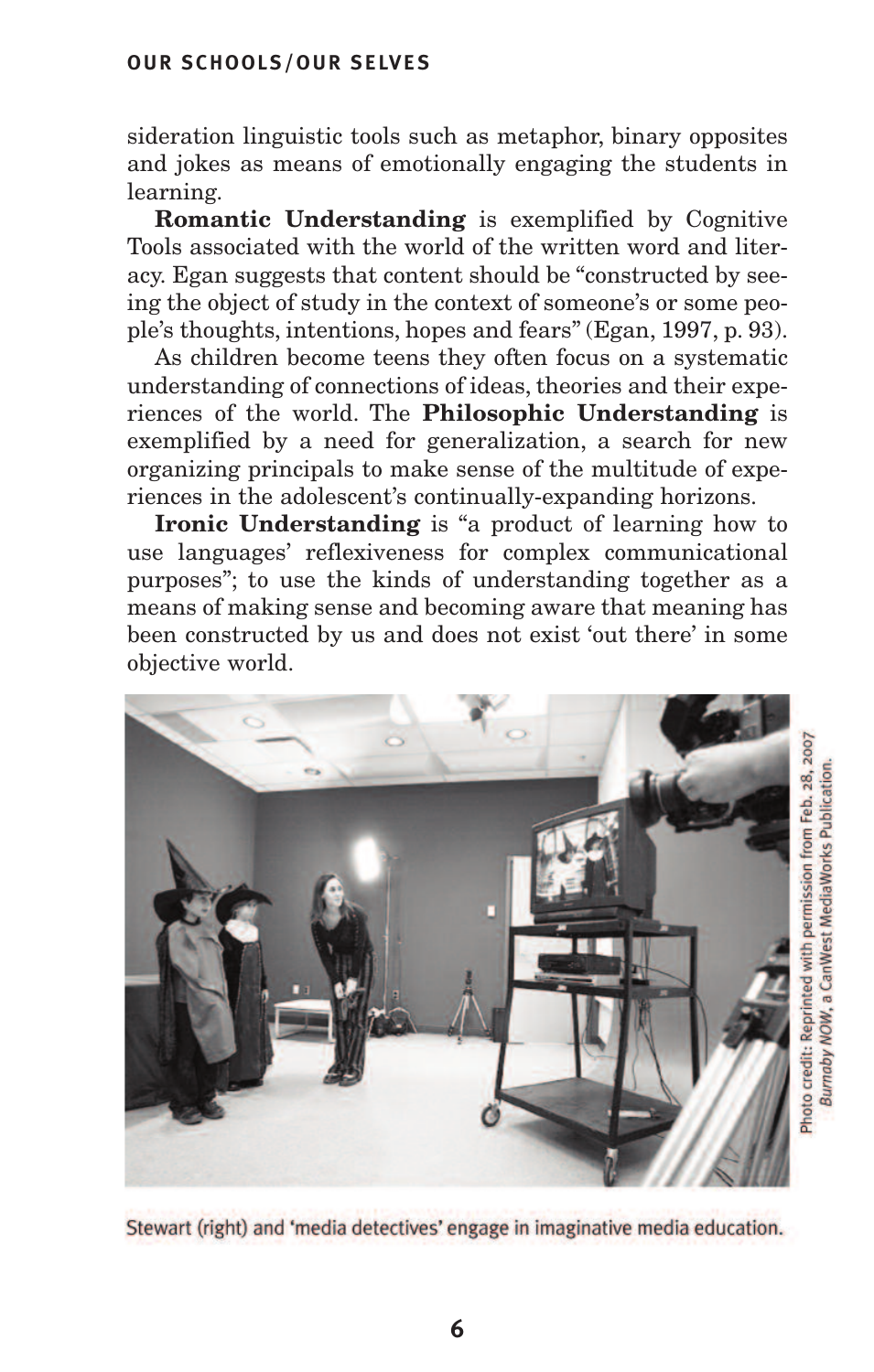# **A new way of creating elementary media education lessons**

As a media educator, I know from both an intuitive, as well as on a practical level, that talking to students about their media use, violence in the media, displacement of physical activity or consumer culture is not an easy task because of the highly personal and often self-identifying nature of media and media habits in our lives. As media culture becomes more intertwined with who we are (clothes, music tastes, access, food, etc.) teachers may often feel left in the dark, lacking both the language and skills to connect with the student, or faced with cynical looks if they attempt to share students' cultural tastes or norms. So where does that leave media education?

I have found that using an effective teaching strategy such as Imaginative Education has helped to create a curriculum which focuses not on condoning or condemning media use, but rather on the exploration of issues associated with media through a non-confrontational strategy. I sought, therefore, to examine how best to help elementary teachers integrate media education into their everyday practice. These pilot projects merged my world as an IERG associate and Education graduate student with an extensive media studies background with the worlds of two wonderfully energetic teachers in two very distinct school districts in British Columbia: Jude Comeau at Armstrong Elementary School in Burnaby and Laura Holmes-Saltzman at Tahayghen Elementary School in Masset, Haida Gwaii. I sought to provide teacher training by presenting examples of imaginatively-based, media-education lessons, and by supporting the teachers as they created space for the exploration of their students' media culture in classroom discussions.

# **Examples of lessons using cognitive tools for mythic understanding**

Throughout the lessons we focused on the exploration of media environments rather than judging or condemning children's media and consumer tendencies. We sought to create awareness of media culture and to provide an open forum for the students to discuss the role that media play in their lives. Some of these tools are: story, puzzle and mystery, binary opposites, drama, jokes, rhyme and rhythm.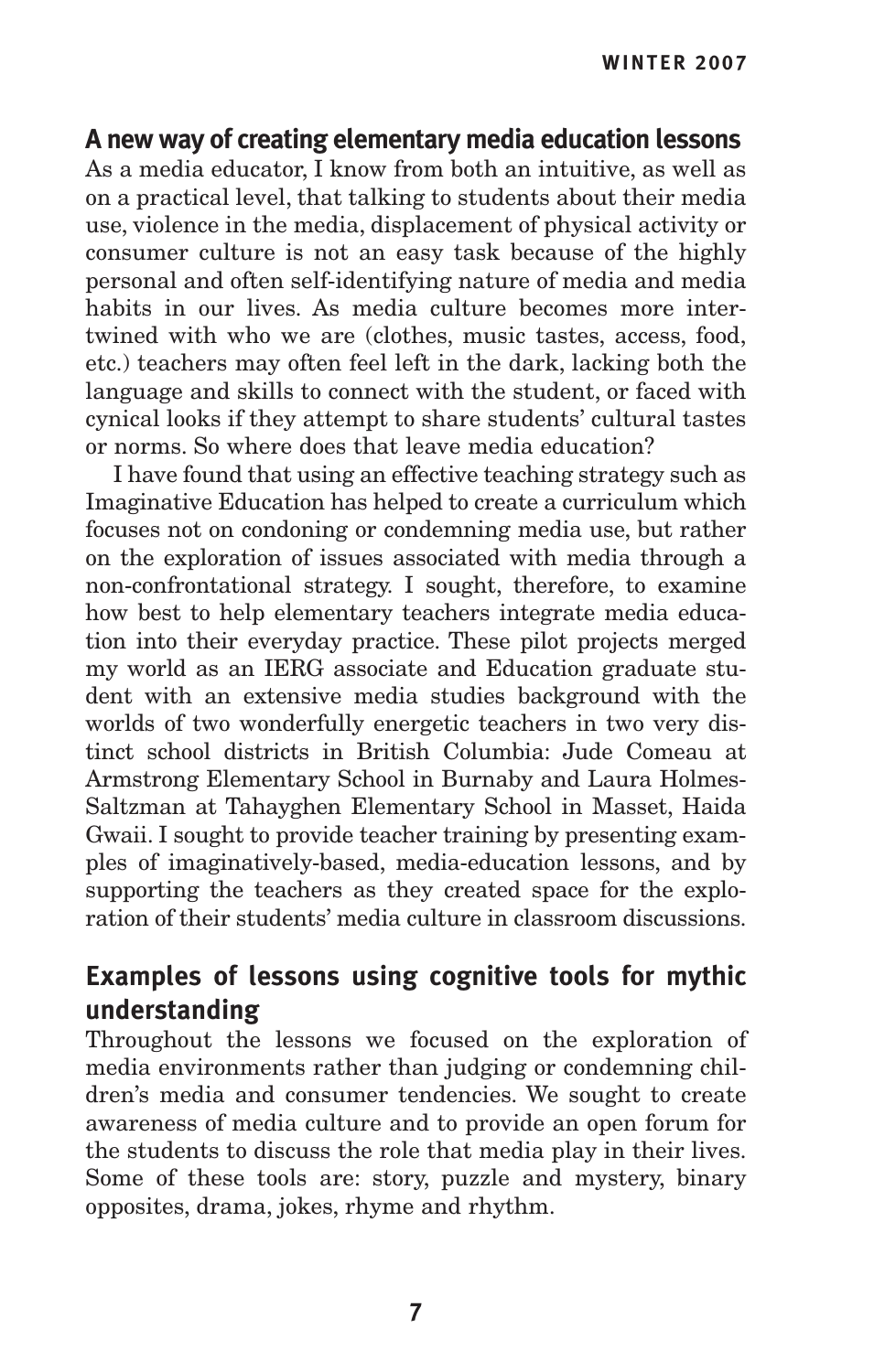#### **OUR SCHOOLS/OUR SELVES**

# **Story**

*How can we convey a sense of the educational adventure to children through our choice of curriculum content? What is the content of this adventure? It can be encapsulated in the great stories of the development of our civilization, of which the children are a part" (Egan, 1988, p. 195).*

Narrative is a powerful cognitive tool for any educational experience and I have found using the idea of detectives, particularly *Media Detectives*, to be quite worthwhile in introducing media education to Grade 3 and 4 students. This is not to say that I have only adopted the theme of detectives, rather, I have used the narrative to help the students become detectives — to embody the characters rather than using a story of detectives as a hook. Herein lies the difference: we are not studying 'about' detectives; we are living the lives of detectives and all aspects of the unit embody this narrative.

## **Puzzle and Sense of Mystery**

After completing every case study they were asked to share their experiences and acknowledge what skills they had accumulated (interviewing, observing, decoding…etc.). This created not only a rhythm in the lesson, but also helped the students link their learning to a 'whole story.' It helped to reduce the fragmentation often seen in media-education lessons which seek to teach students strategies of commercials, for example, without connecting these skills to a larger look at programming and the TV industry or even at media's influence on children's everyday choices and opinions.

Creating a sense of mystery by using knowledge and skills gained as element of a puzzle (pieces needed to understand a whole) not only kept the students on the edge of their seats, but created a wonderful opportunity for the teachers to also engage more emotionally and creatively with the content. The students solved weekly cases and in the process they learned to hone their observation skills by examining 'clues' found in media texts, images and advertising in their environments, they went 'undercover' to create their own ads, collected data through surveys, conducted interviews, and finally, analyzed the data to create a detective portfolio and report.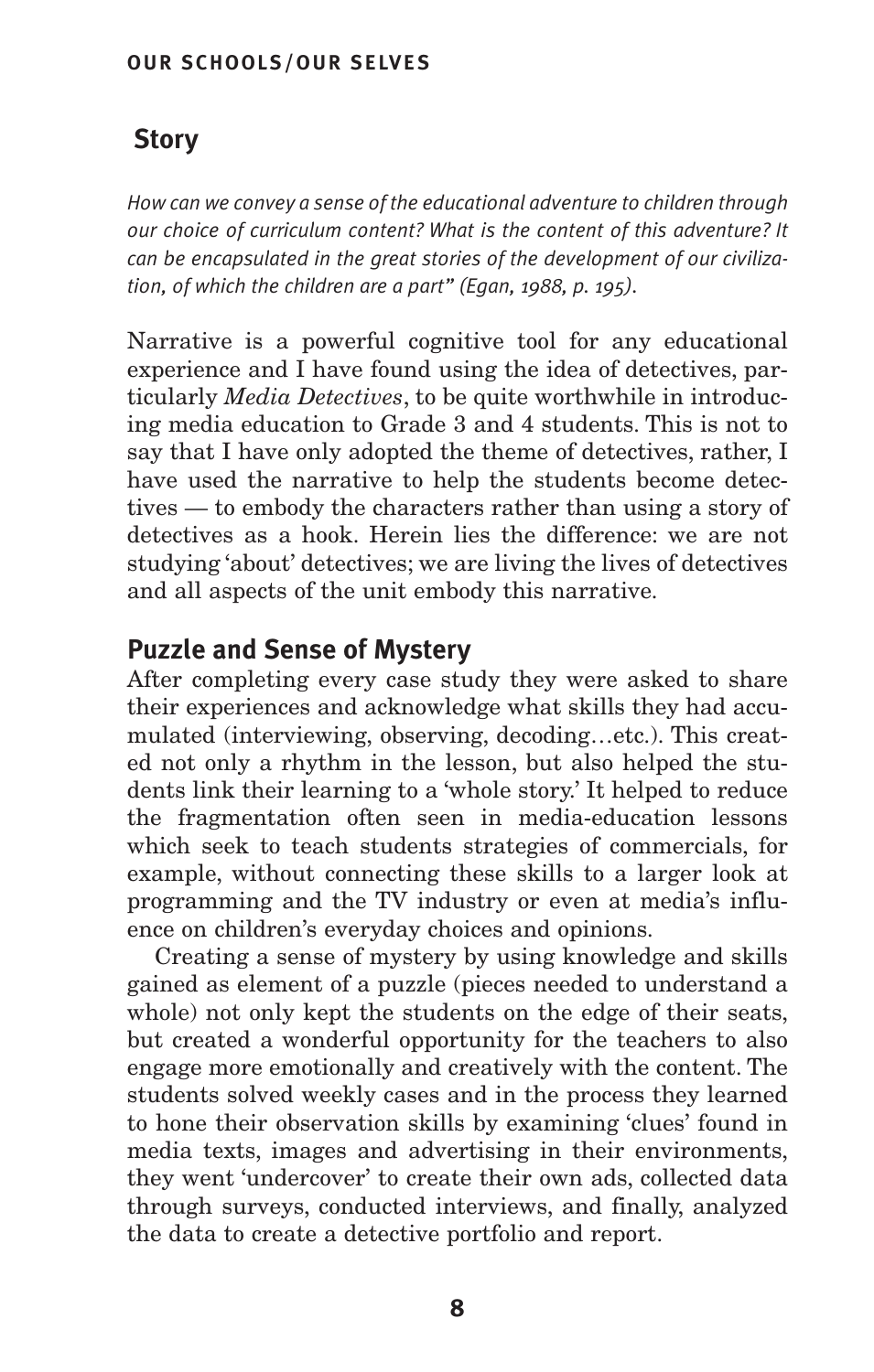One case in particular had the students examine a series of codes in hopes of uncovering the secret messages behind them. The students' competence to recognize logos and ads became incredibly clear during our 'secret code' activity. Within minutes of distributing the 'secret codes' (the alphabet comprised logo letters from American brands; the 'O' in Oreo™, the 'T' from Tide™, etc.), the students not only recognized the stylized alphabet, but effortlessly acknowledged the brands associated with each font. This activity, like other cases, revealed 'hidden' knowledge that the students held whilst encouraging them to consider how they know this and how companies have been able to impact their memories so effectively. This led us to the deeper mystery involved in the subtlety and power of human perception, and consideration of why we can do this so amazingly well.

## **Binary opposites**

Walk into any classroom and it is hard not to recognize the impact that consumer culture is having on children's social worlds. Characters from media culture litter children's possessions, from their running shoes to their school supplies, signifying who in the classroom is 'cool' and who isn't, who is 'in' and who is 'out' and who will be a friend or foe. This impact of branding was exemplified to the students when we asked them to seek out hidden clues. The students were asked to cover up all the logos on their clothing and shoes using sticky notes. The students were instantly struck by the number of sticky notes needed to complete this task. The discussions that followed exemplified the binary opposites of 'obnoxious' and 'sly' (or gross/subtle; overt/hidden), which we often see in advertising. The students further explored their own bodies and their classroom to seek out sly ads, such as those on the bottoms of their sneaker sole (which magically appear and follow them after walking through snow or water thus leaving a series of ads behind them) or the obnoxious ads like Gap shirts, which are bold and always 'looking for attention'.

## **Drama**

Humanizing knowledge through a dramatic interpretation of an obnoxious ad — "hey I am here, check me out, don't look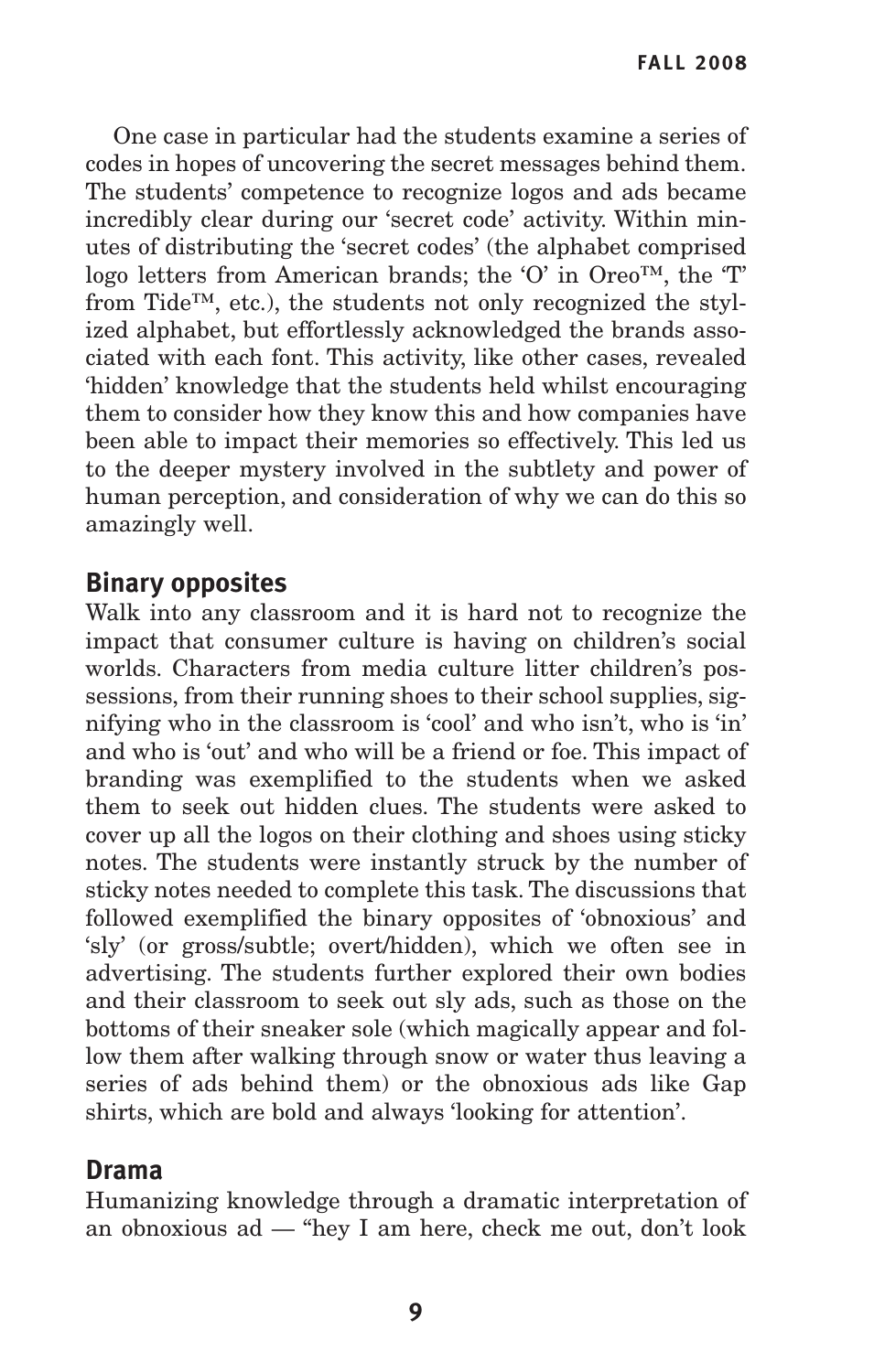away, look at ME !" — versus the sneaky, sly logo that hides or camouflages itself — "shhh.. you can't see me, but I am still advertising, ha ha I've tricked you, I am sly and sneaky like a fox" — not only emotionally engaged the students in the search and understanding of logo advertisements, but also provided a unique way to categorize and understand advertisements that may, in many instances, overwhelm our senses. The students not only adopted the language of obnoxious and sly, which was heard in various conversations for the rest of the year — "I saw the most obnoxious ad in my bedroom last night!" (Grade 3 boy) — but this strategy could be used to allow them to carefully construct their own language to describe specific advertisements they find.

Although we were continually cognisant of the students' wealth of knowledge, our commercial-making lesson — which allowed the students to go 'undercover' and become 'part of the advertising industry' — really cemented the notion that children, indeed, carry a great deal of hidden knowledge and, as educators, we can effectively use this, along with their enthusiasm for media culture, in the development of students' skills in the classroom.

The 'commercial' activity pushed the boundaries of trust within the classroom. Rather than teaching the characteristics of commercials (characters, theme, brand representation, etc.), we asked the students to form groups, think of an object to advertise and develop an ad — that was it! There were no further instructions, no time limits, and no required number of lines per person: there was basically very little intervention by the researcher or the teacher. One week later I brought in a video camera and shot the commercials. We were amazed: the shy children shone, the active children shared the stage, debates were had, concessions made and respect was shown for peers. Most surprisingly, however, was how they were able to create commercials almost as though they were following a standardized, contemporary format. The commercials were concise and entertaining: they discussed price, included benefits and results of product use, the students added music, used costumes and developed characters — they had developed brilliant commercials all on their own. This 'commercial' lesson plan not only provided opportunities for the students to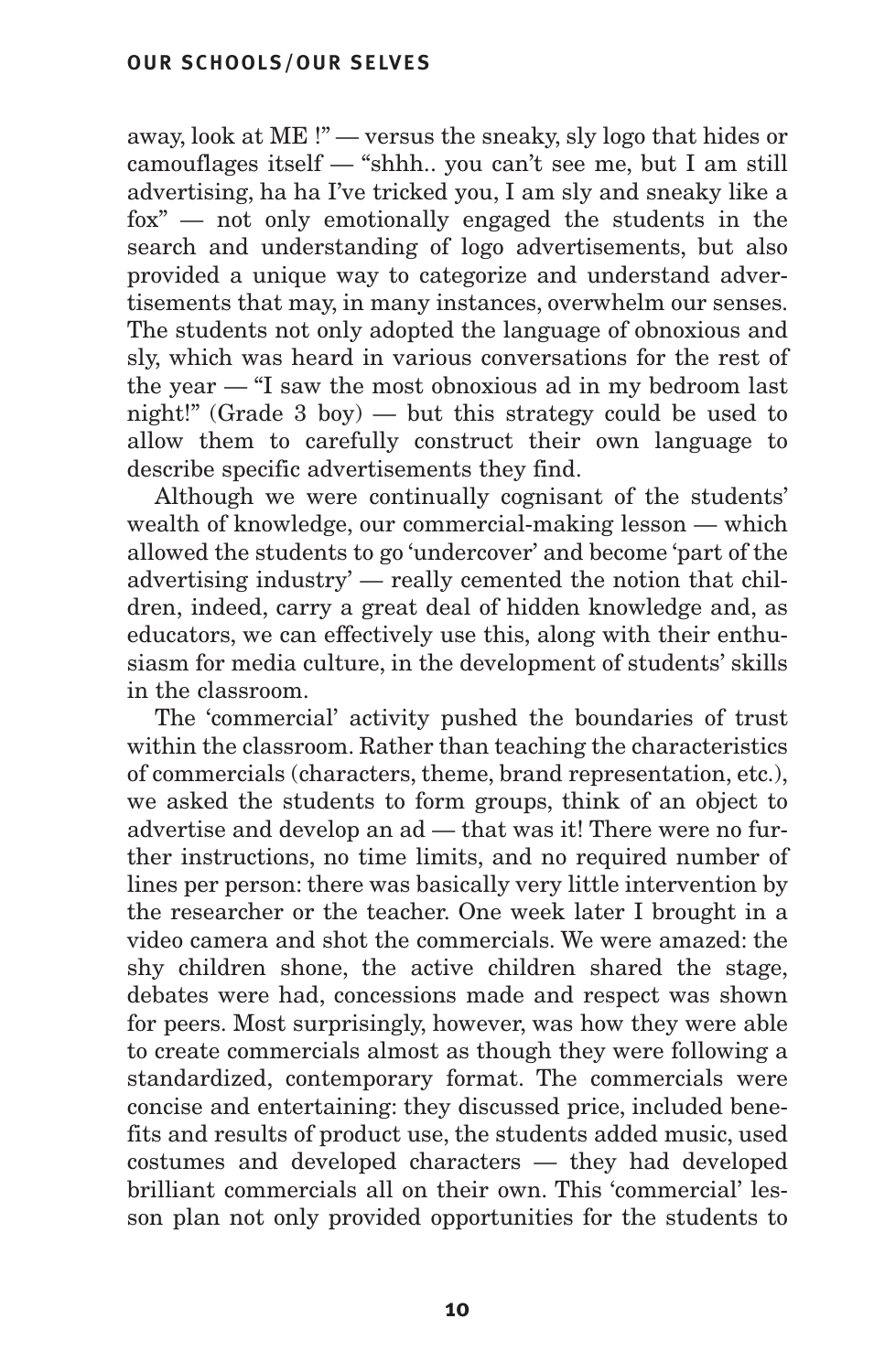explore elements of commercials, but once again illustrated to them, as well as to us, how incredibly powerful and influential media culture, and particularly marketing strategies, has been in their lives.

## **Jokes**

Due to the 'low-budget' format of the commercials, the students became increasingly aware of the power of language to communicate abstract notions and ideas. They played with the language and used genres of speech such as sarcasm, jokes, melodies or jingles to create the world they sought for their audience. The students were keenly aware of the nuances the industry uses to target audiences (candy for kids using gross humour), but because of the way the lessons were created, they were also given the chance to play with the notion of absurdity (candy for seniors with no teeth) thus deepening both their engagement as well as their understanding of marketing strategies.

## **Rhythm**

We find rhythm in our everyday lives: in the seasons, day cycles, and even heartbeat and breathing patterns within our bodies. Astute teachers often employ rhythms in the classroom, perhaps calling it 'routines' or 'strategic classroom management'. I became acutely aware of the importance of rhythm when transitioning from one activity to a next, when introducing new topics and when threading topics together into a larger context for the class or even for the child's own experiences.

I found that gathering the Detectives in a circle at the beginning of each lesson and giving them a secret message helped to transition them from their playful demeanor at recess into a curious Detective frame of mind. Within the circle the students were introduced to the mysteries of each case and asked to connect with their groups to solve the case. Even the transition from the circle to their seats took on a familiarity each day: "if your first name begins with an A you may return to your seat" or "if your name rhymes with a colour you can return to your seat," etc. Though the students were in Grades 3 and 4, this activity held their attention and provided a very smooth transition from one space and activity to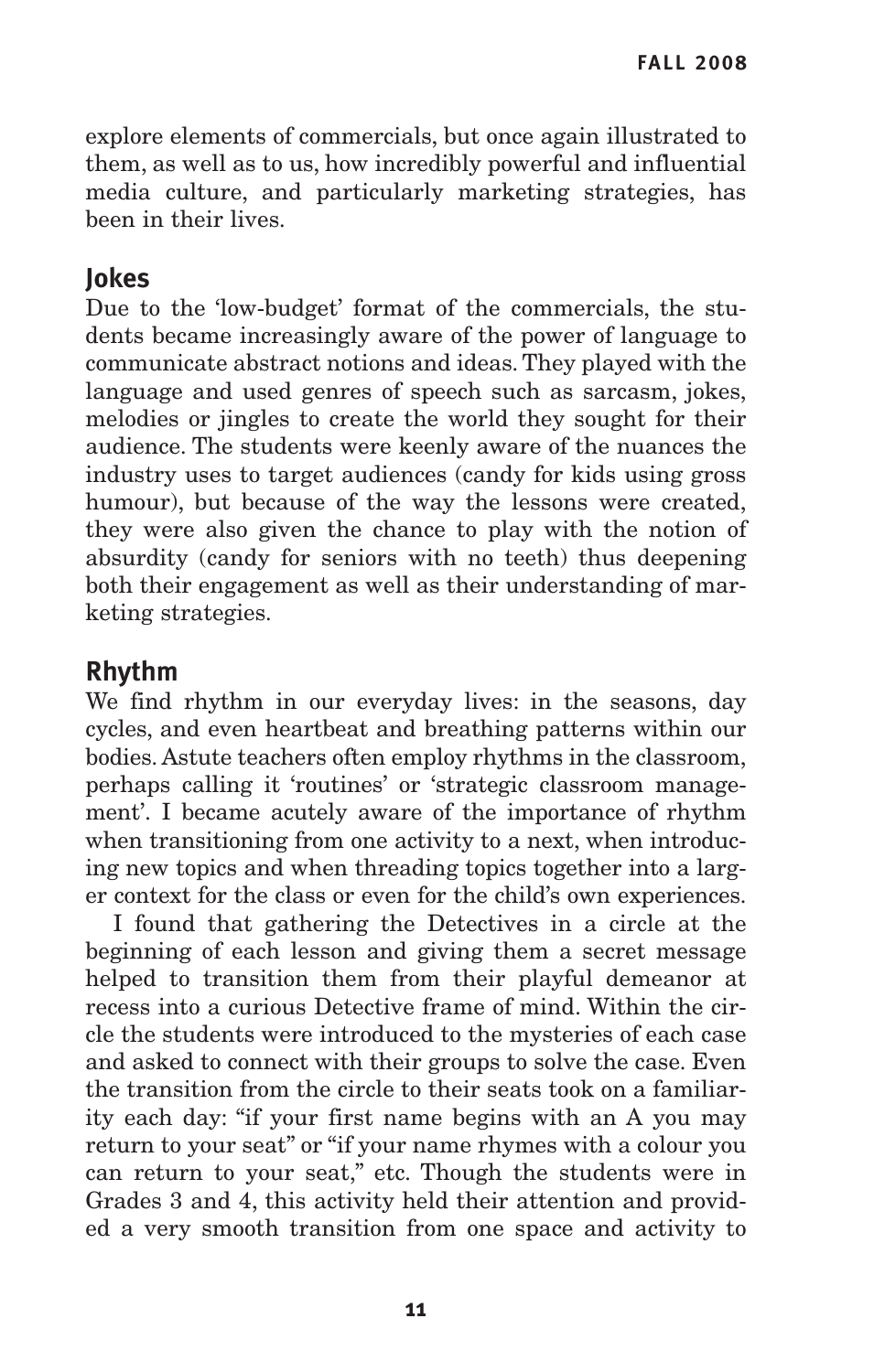another as well as continued with the theme of exploring interesting ways of using and viewing language.

# **Conclusion**

The results of this project suggested that imaginative-basedmedia-education is able both to engage elementary students in questioning the role media play in their lives and also provide teachers with the understanding and confidence to create and incorporate media-education into their own practice.

I believe Imaginative Education provides educators with an understanding of the tools that children use to understand their world, thus facilitating the development of flexible strategies for creating lessons which engage students independent of the dynamics in their classroom. This educational theory, which emphasizes both content and processes of delivering the content, reduces the fragmentation seen in many current media-education lessons and thus increases opportunities for elementary students to acknowledge and understand the role of media in their lives. This strategy differs greatly from previous media-education programs which sought to inoculate students against the vices of the media or assume that deconstruction alone may lead to critical thinking.

Not only can Imaginative Education strategies create a positive environment for students, but they can also create a stimulating teaching and learning environment for teachers. At present, teachers are often unsure of how to incorporate media education into the classroom without displacing other valued subjects like literacy and numeracy. They may also be hesitant to introduce topics that they themselves have not been taught. Providing teachers with the understanding of imaginative-based media education, I believe, will guide the teacher towards an integration of media education into the mandated curriculum in a creative and engaging way. From my own research I have not only been able to cover the mandated curriculum, but have also seen how an increase in the level of engagement has created an excitement for learning in all of the students, including struggling students whose skills and talents in imaginative understandings of the world are often undervalued.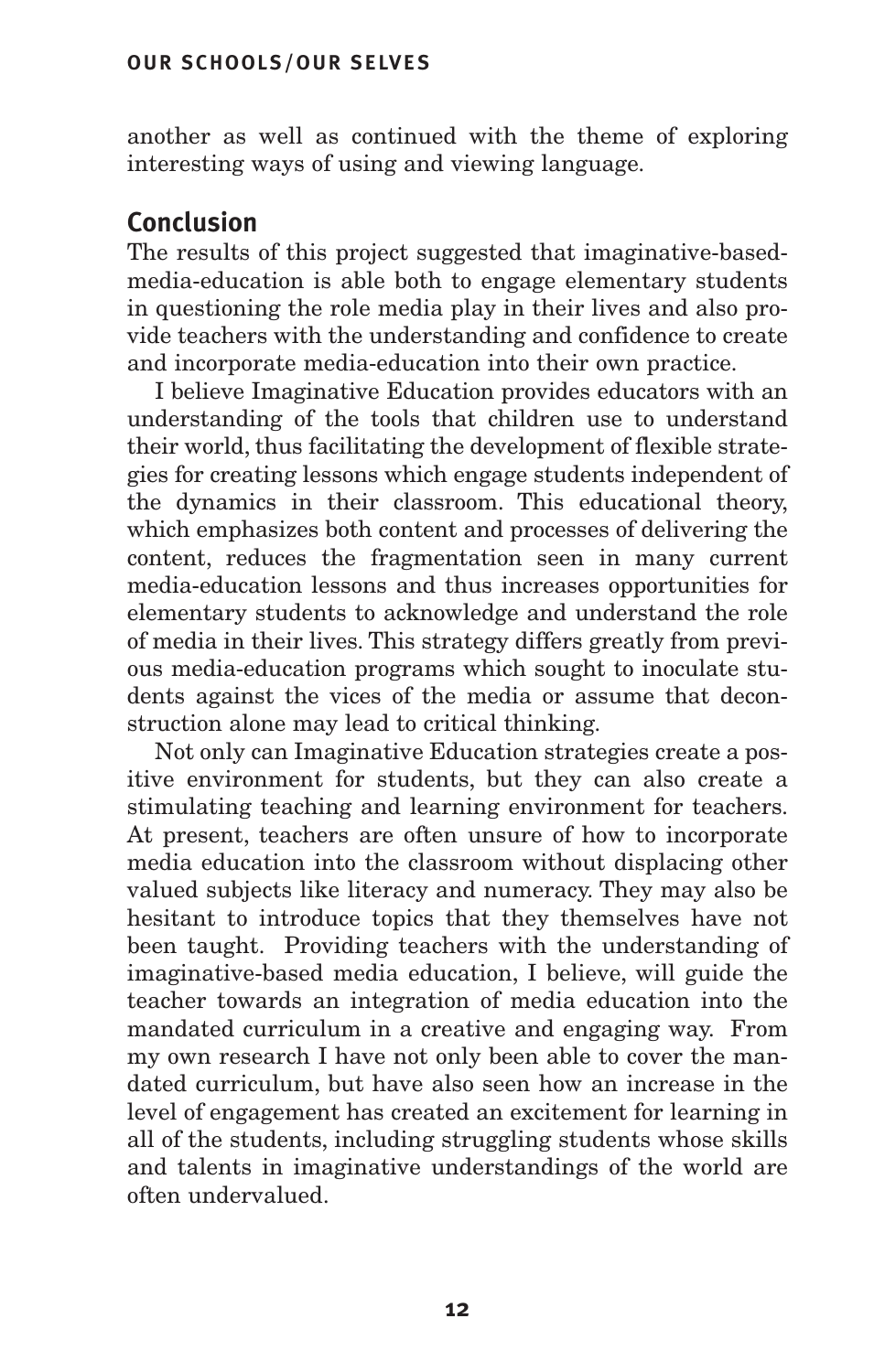*Kym Stewart is a doctoral candidate in Education at Simon Fraser University. For an extensive look at the lessons created during these pilot projects please go to 'For teachers' on her website (www.kymstewart.com) or check out the Imaginative Education Research Group website (www.ierg.net).*

## **ENDNOTE**

<sup>1</sup> As early as 1966, however, the National Film Board of Canada created a Summer Institute for teachers to study film and TV in ways they could better get NFB films into the classroom. Budget constrains forced many of the project to fold and it wasn't until the 1990s that media education really found a stable existence in the Canadian curriculum.

## **REFERENCES**

Buckingham, D. and Domaille, K. (2003). Where are We Going and How Can We Get There? General findings from the UNESCO Youth Media Education Survey. In C. von Feilitzen and U. Carlsson (Eds). UNESCO *Children Youth and Media Yearbook*. Retrieved March 19, 2006 from http://www.childrenyouthandmediacentre.co.uk/Pics/UNESCO%20survey.pdf

Considine, D. (2002). Media Literacy Across the Curriculum. In Cable in the Classroom (Ed) *Thinking Critically about Media: Schools and Families in Partnership*.(pp. 23-29).Virginia: Cable in the Classroom. Retrieved May 2005 from www.ciconline.org/c/document\_library/get\_file?folderId=4& name=CICML-ThinkingCritically.pdf

Egan, K. (1988). *Imagination and Education*. New York: Teachers College Press.

Egan, K.(1992) I*magination in teaching and learning*, ages 8 to 15. London: Routledge.

Egan, K. (1997). *The Educated Mind: How Cognitive Tools Shape Our Understanding*.

Chicago: The University of Chicago Press.

Egan, K. (2005). *An imaginative approach to teaching*. San Francisco: Jossey-Bass.

Fettes, M. (2005). *Imaginative Engagement in Culturally Diverse Classrooms Changing Teacher Thinking and Practice within a Community-University Research Alliance*. London, Ontario, Western University: CSSE. Retrieved May 9, 2007 from www.csse.ca/CCSE/CCSE Proceedings11Fettes.pdf

IERG (Imaginative Education Research Group). Some Thoughts on Cognitive Tools. Retreived July 3, 2007 from http://ierg.net/about/cog\_ thoughts.html